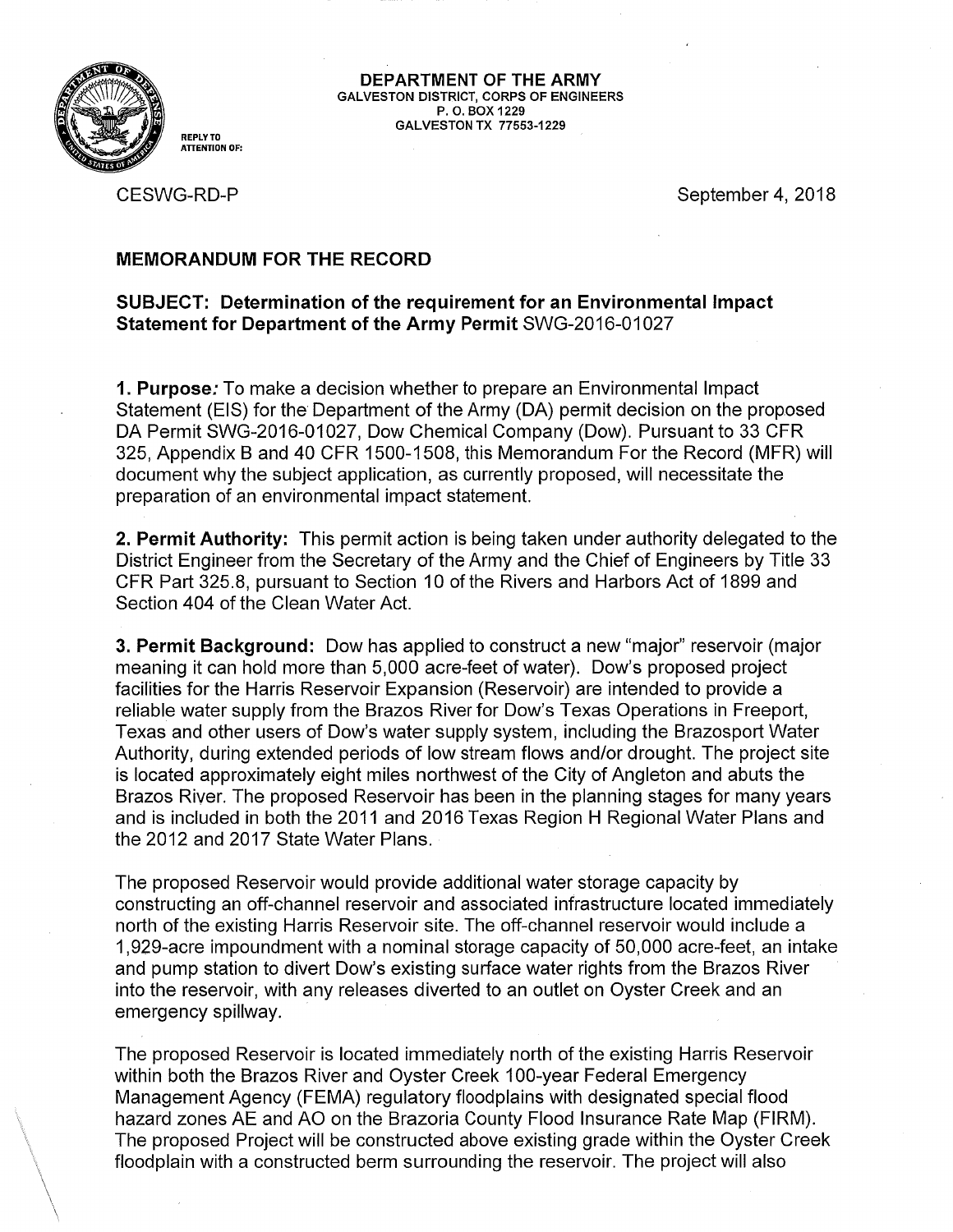include three floodplain enhancement projects and four stream restoration projects within the Oyster Creek floodplain to mitigate the effects of the reservoir.

The proposed reservoir will be operated in conjunction with the existing Brazoria and Harris reservoirs, currently capable of a combined nominal storage capacity of 50,000 acre-feet, to supplement the total available storage capacity and to provide additional operational flexibility.

The diversity of vegetation, soils, and available water resources on the approximately 2000-acre site provides habitat for a large number of native wildlife species. Habitats within the site consist of Columbia Bottomland Hardwoods, scrub-shrub uplands, forested uplands, forested wetlands, emergent wetlands, ephemeral and intermittent streams, and a series of man-made drainage ditches. Initial estimates by Dow indicated that the construction of the proposed project will result in the loss of 12.19 acres of emergent wetlands, 4.15 acres of forested wetlands, and 20,486.3 linear feet (5. 73 acres) of streams. Ongoing verification of Dow's delineations and jurisdictional determination request indicate these numbers will likely increase.

A 60-day public notice was issued 15 June 2018. During the public notice period, comments were received from the general public, non-government organizations, as well as local, state, and federal government agencies.

Major concerns raised by the public, as well as state and federal agencies, include hydraulic alterations to the combined floodplains of the Brazos River and Oster Creek as well as hydraulic alterations to the in-stream flows of the Brazos River, Oyster Creek, Buffalo Camp Bayou and their downstream estuaries. State and federal agencies, as well as several non-profit environmental organizations, requested considerable analysis of the direct, indirect and cumulative impacts to riparian habitat and bottomland forested areas along the Brazos River and Oyster Creek resulting from both the construction of the reservoir, including the required floodplain enhancements, and their hydraulic alterations to several stream systems and their estuaries.

While the majority of comments requested detailed analysis on the impacts to aquatic resource function over a large geographic area, many of the commenters also noted that the site is located in the Columbia Bottomland, an ecologically important region to avian species. The state and federal agencies, the non-profit environmental organizations, and several public citizens requested the impacts to migratory or nesting avian species be further studied.

In addition, it is important to note that the EPA stated that the impact analysis, alternatives analysis, and compensatory mitigation plan provided by Dow does not appear to adequately reflect consideration of direct, secondary, and cumulative impacts and does not seem to be in compliance with the requirements of Section 230.1 0(c) of the 404(b)(1) Guidelines. Section 230.10(c) requires that no discharge of dredged or fill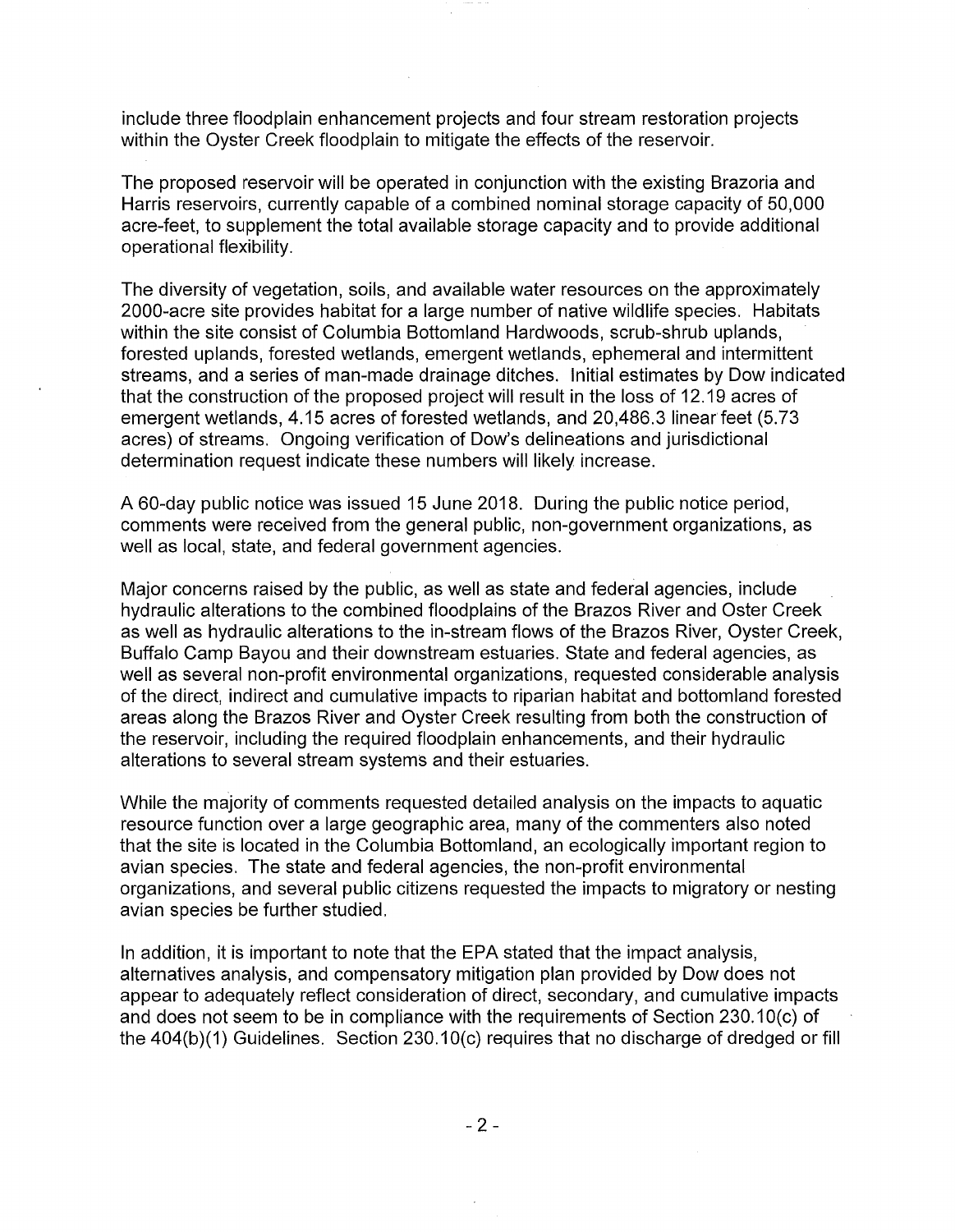material shall be permitted which will cause or contribute to significant degradation of the waters of the United States. EPA advised the Corps that the information provided by Dow is insufficient to enable the Corps to make a legally defensible permit decision in regard to compliance with these Guidelines. EPA recommended further assessment of on-site aquatic resources as well as analysis of potential downstream impacts to Oyster Creek habitat as a result of increased flows and potential impacts to the Brazos River system from water withdrawals, such as upstream saltwater migration, to assure compliance with the Guidelines.

**4. Decision Authority:** The following presents the relevant statutes considered in assessing whether to prepare an EIS or an environmental assessment (EA), pursuant to the National Environmental Policy Act (NEPA), for a Department of the Army permit (DA) SWG-2016-01027 (statutory language in italics below).

**Guidance found in 33 CFR Part 230 describes procedural provisions of NEPA for the Corps' Civil Works Program. Specifically, 33 CFR Part 230.6 identifies actions which normally require an EIS as: (a) feasibility reports for authorization and construction of major projects; (b) proposed changes in projects which increase size substantially or add additional purposes; and (c) proposed major changes in the operation and/or maintenance of completed projects. In addition, 33 CFR Part 230.7 identifies actions that normally require only an EA as: a) regulatory actions; (b) authorized projects and projects under construction; (c) continuing authorities program; (d) construction and operations and maintenance; (e) real estate management and disposal actions.** 

**Appendix B of 33 CFR Part 325 NEPA Implementation Procedures for the Regulatory Program establishes the procedures for implementing NEPA in processing DA permits. It does not specifically identify the types of proposals which require an EIS or an EA other than to identify categorical exclusions. In regards to determining the appropriate NEPA documentation, Paragraph 7 of Appendix B states that, "In those cases where it is obvious an EIS is required, an EA is not required. However, the district engineer should document his reasons for requiring an EIS." For additional guidance in determining the required NEPA documentation, Appendix B recommends, "the Corps NEPA regulation 33 CFR Part 230 and for general policy guidance, see the Council on Environmental Quality (CEQJ regulations 40 CFR 1500** - **1508."** 

Central to the determination as to whether an EIS is required is the determination that the proposed action may have significant effect(s) on the quality of the human environment. To make this determination, the CEQ's regulations establish criteria requiring considerations of both context and intensity in 40 CFR § 1508.27.

**Establishing the context for this determination requires that the significance of the action** " .. **. be analyzed in several contexts such as society as a whole (human,**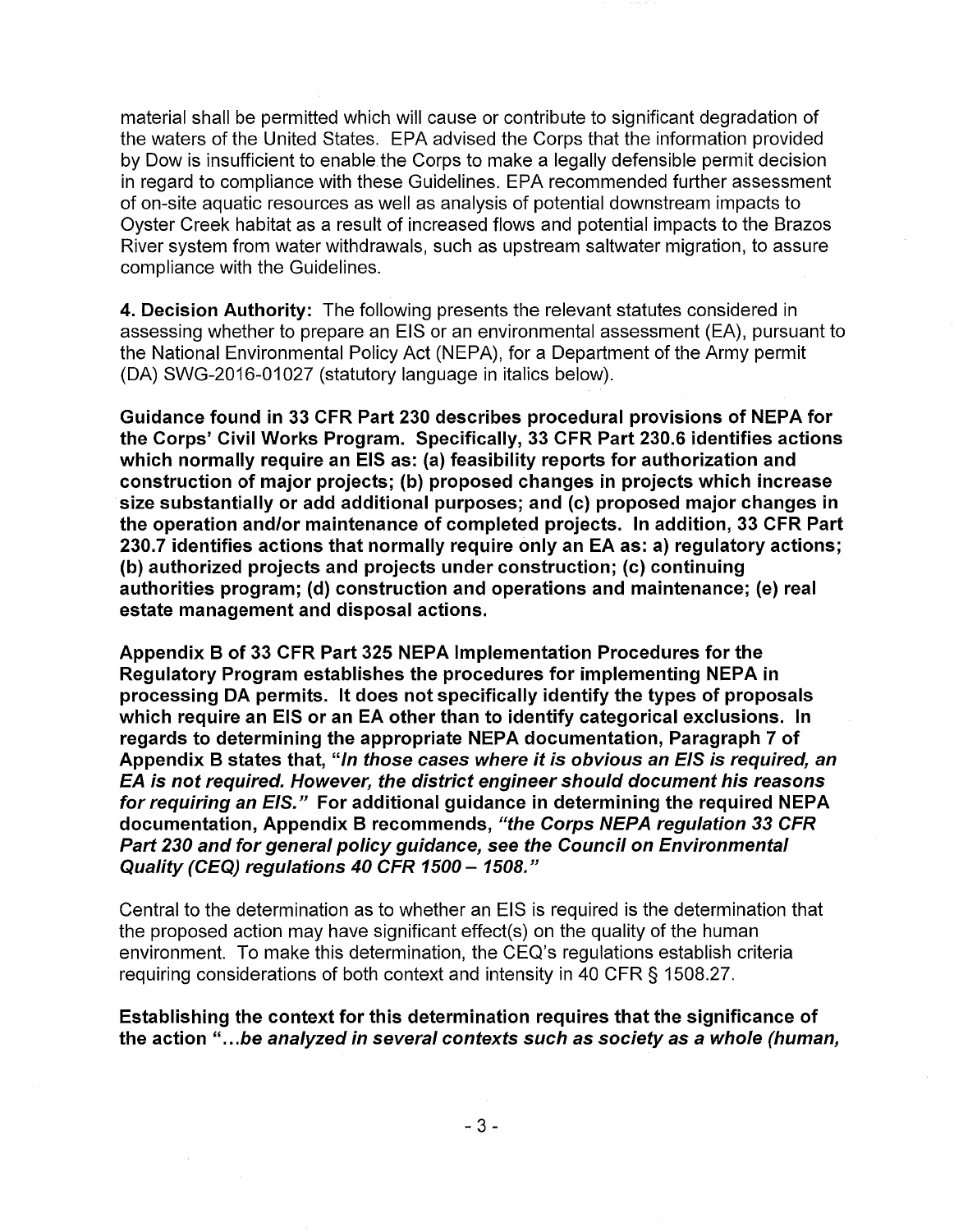**national), the affected region, the affected interests, and the locality. Significance varies with the setting of the proposed action ... Both short- and Jong-term effects are relevant." (40 CFR 1508.27(a))** 

**The CEQ's regulations denote that intensity is the severity of the impacts. When evaluating the severity of the potential impacts to the human environment, the CEQ has highlighted ten factors which the agency may consider to determine the significance of a project's impacts. Those factors, found in 40 CFR § 1508.27(b), are as follows:** 

- 1. Impacts that may be both beneficial and adverse. A significant effect may exist even if the Federal agency believes that on balance the effect will be beneficial.
- 2. The degree to which the proposed action affects public health or safety.
- 3. Unique characteristics of the geographic area such as proximity to historic or cultural resources, park lands, prime farmlands, wetlands, wild and scenic rivers, or ecologically critical areas.
- 4. The degree to which the effects on the quality of the human environment are likely to be highly controversial.
- 5. The degree to which the possible effects on the human environment are highly uncertain or involve unique or unknown risks.
- 6. The degree to which the action may establish a precedent for future actions with significant effects or represents a decision in principle about a future consideration.
- 7. Whether the action is related to other actions with individually insignificant but cumulatively significant impacts. Significance exists if it is reasonable to anticipate a cumulatively significant impact on the environment. Significance cannot be avoided by terming an action temporary or by breaking it down into small component parts.
- 8. The degree to which the action may adversely affect districts, sites, highways, structures, or objects listed in or eligible for listing in the National Register of Historic Places or may cause loss or destruction of significant scientific, cultural, or historical resources.
- 9. The degree to which the action may adversely affect an endangered or threatened species or its habitat that has been determined to be critical under the Endangered Species Act of 1973.
- 10. Whether the action threatens a violation of Federal, State, or local law or requirements imposed for the protection of the environment.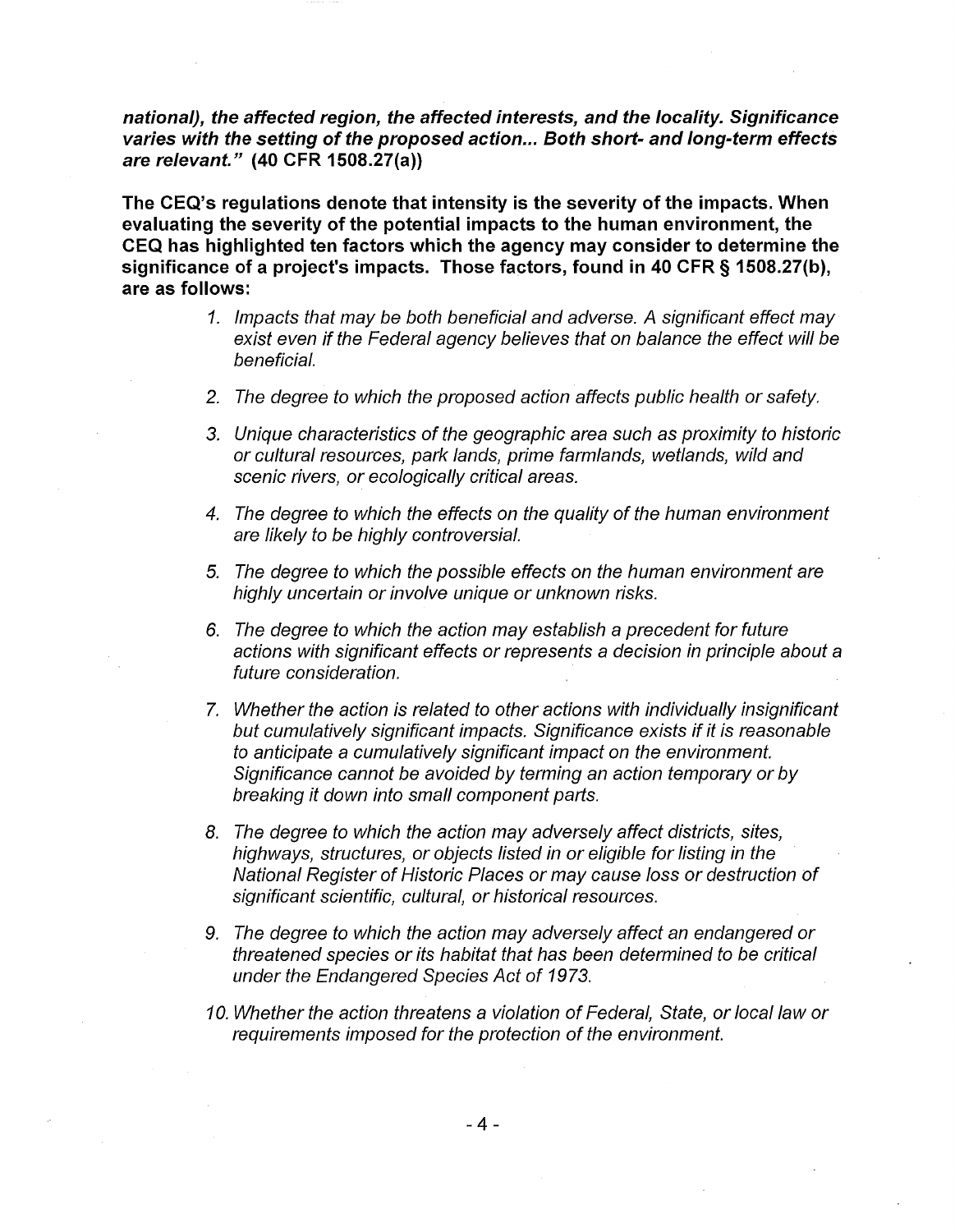**5. Discussion:** The proposed 2000-acre reservoir is being built to provide a drought resilient water supply for local municipalities, industries, and Dow's Texas Operations site in Freeport. This proposed reservoir will be used in conjunction with the existing Harris Reservoir and Brazoria Reservoir, which is already subject to the saltwater wedge during low river flows. The proposed reservoir is not intended for flood control purposes. Dow is proposing to construct the reservoir within the combined Brazos River and Oyster Creek floodplains to store and transfer raw water by pumping from the river into the reservoir and then discharging to the creek through a siphon system. The project will also include three floodplain enhancement projects to mitigate the effects of the reservoir and four stream restoration projects within the Oyster Creek floodplain.

In general, the Corps considers alteration of floodplains and in-stream flows as an adverse effect to aquatic resource functions; although the Corps also acknowledges that some hydrologic modifications can benefit aquatic functions. The majority of the Corps' permit actions are made in light of current conditions. However, it is not uncommon for larger more complex actions to require the development of models illustrating future hydrologic and resource conditions to adequately frame and disclose anticipated effects. The current and predicted hydrology can be used to inform analysis specific to each relevant aquatic resource category and allows for comparison of the predicted modifications to current hydrologic conditions. Typical categories of the aquatic ecosystem to be evaluated include surface water, groundwater, water quality, geomorphology, fisheries, aquatics (including macro- and micro-invertebrates), and riparian areas.

The Section 404(8)(1) Guidelines For Specification Of Disposal Sites For Dredged Or Fill Material (40 CFR Part § 230) specify certain evaluations be undertaken in subparts C through F, as well as at 40 CFR 230.11 (a-h) and 230.23, .24, .25 and .77. While evaluation of both direct and indirect (secondary) effects are required, the primary applicability of hydrologic analysis is to capture and be able to appropriately evaluate the causal secondary effects from a proposed water supply project and/or its alternatives. The 404(b)(1) guidelines define secondary effects as those effects on the aquatic ecosystem that are associated with a discharge of dredged or fill materials, but do not result from the actual placement of the dredged or fill material. The Corps is required to evaluate data and information about secondary effects on aquatic ecosystems prior to the time it takes final action on a permit decision. The 404(b)(1) guidelines also identify several examples of relevant secondary effects on the aquatic ecosystem which include: 1) fluctuating water levels in an impoundment; 2) areas downstream of an impoundment; 3) other effects. Additionally, activities to be conducted on lands created by the discharge of material in waters of the United States as well as reasonably foreseeable activities that may have secondary impacts within those waters should also be considered in evaluating the impact of creating the proposed reservoir.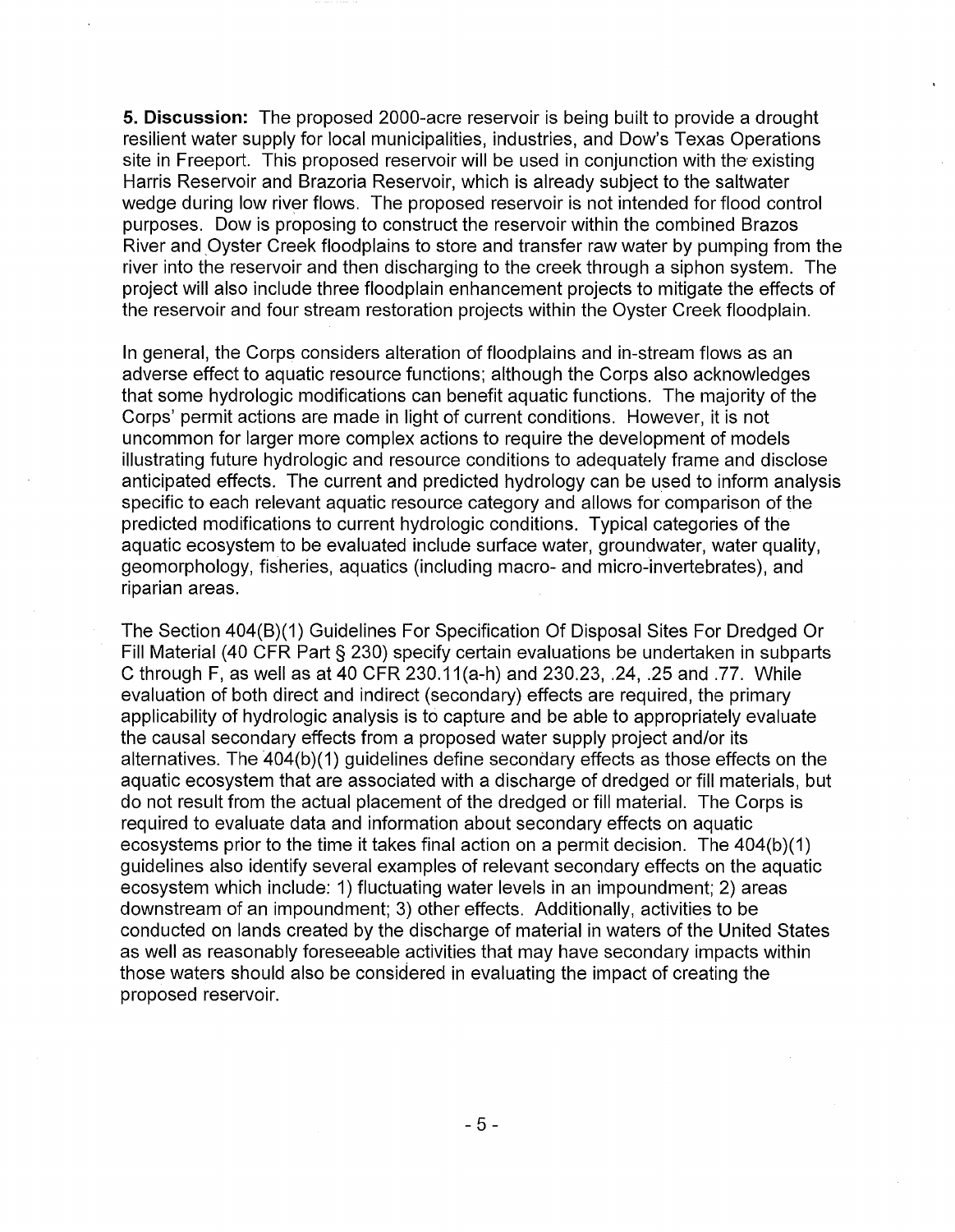In addition to the effects analysis, the 404(b)(1) guidelines (Subpart H) and associated implementing guidance further require that impacts be avoided and minimized and those impacts that cannot be are to be compensated. Avoidance and minimization actions that may be relevant to or influenced by the hydrologic analysis include operations of the project involving diversions, storage and/or releases. This is particularly true as it relates to impoundments as the 404(b)(1) guidelines at 40 CFR 230.77(b) state "in the case of dams, designing water releases to accommodate the needs of fish and wildlife" as specific components of how to avoid, minimize and compensate for the effects of the project.

At the outset of a permit review, the Corps will initially use available hydrology data and any Applicant-prepared modeling to estimate the potential for modification of flows to waters of the United States to analyze the effects of a project. This practice allows for the potential to avoid undertaking any additional specific hydrologic modeling designed to inform or evaluate impacts to aquatic resources from hydrologic modification. The Corps balances whether to forgo or require additional intermediate data or possibly quantitative stream and resource assessments - which can be a time consuming and expensive effort. The need for the amount, accuracy, and sophistication of data, information, and analysis to assess causal effects to aquatic resources increases as the scope of the project or the magnitude of the project's potential impacts increase, both directly at the project site and indirectly to upstream and downstream aquatic resource functions.

A study was commissioned by the Brazos River Authority (BRA) in 2014 to better understand the effects of large rain events and provide comprehensive regional drainage criteria for the lower Brazos River watershed. The models in the study include assessing the impacts of the Memorial Day 2015, Tax Day 2016, and Hurricane Harvey 2017 flood events. The five counties affected by this study include: Washington, Waller, Austin, Fort Bend, and Brazoria where Dow's proposed project is located. Although the final study is not due to be published until later in 2018, the preliminary results of BRA's modeling demonstrate that the Brazos River has considerable lateral flows between the Brazos River and neighboring streams, including Oyster Creek. This study does not seem to have included the proposed Reservoir in its analysis.

Dow submitted a report with their application titled, "Floodplain Study for the Brazos River and Oyster Creek." The hydraulic analysis in this report updated the effective FEMA modeling and verified a no-rise condition exists for the Brazos River. However, the no-rise conditions on Oyster Creek was limited to the immediate area and, per the report, is not being adopted by FEMA. This study was limited to the Water Surface Elevation (WSEL) for the 100-year event and did not include impacts to in-stream flows, environmental flows, in-stream water quality, geomorphologic changes to the river and creek, or freshwater inflows to the downstream bays and estuaries.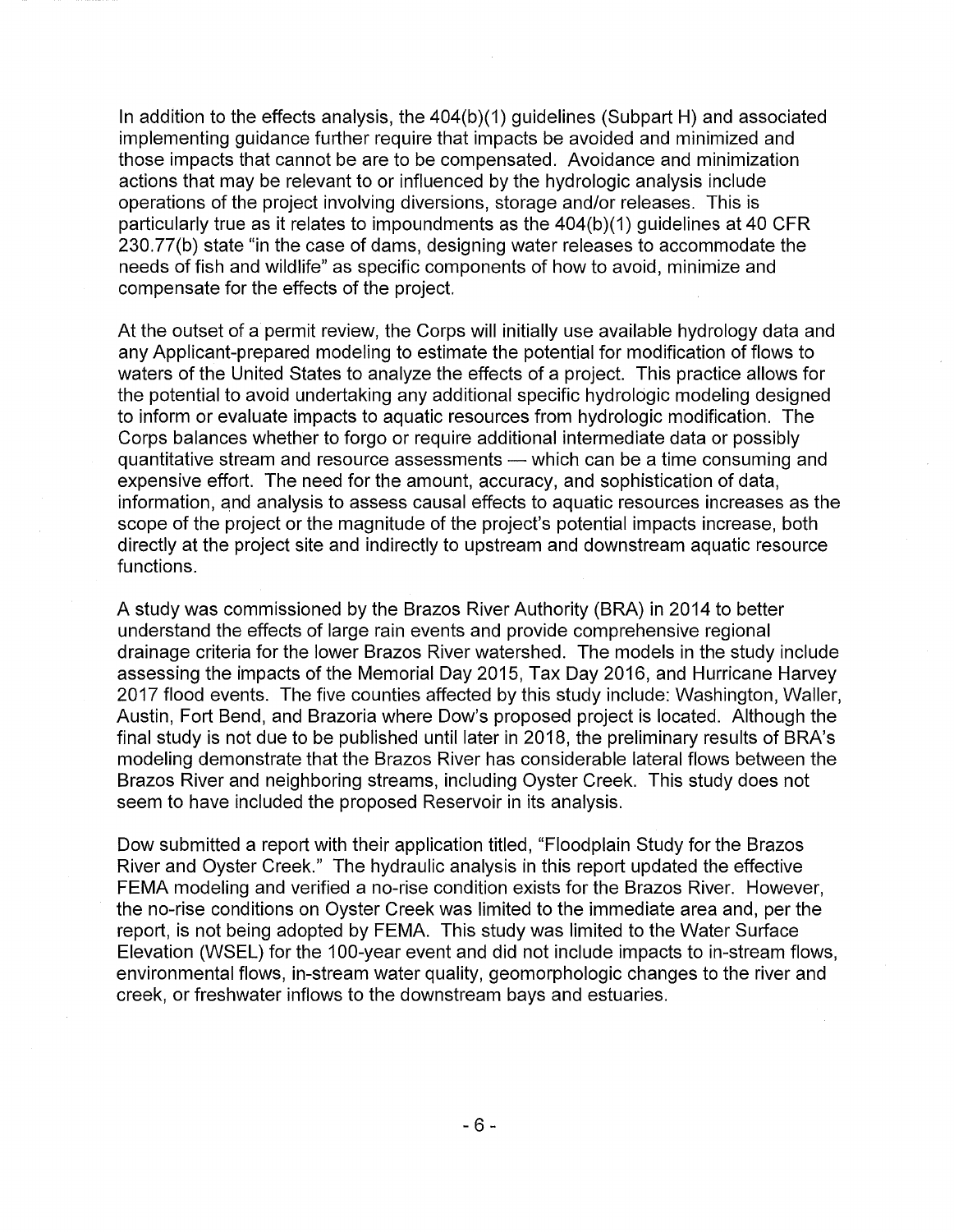If constructed, the proposed Reservoir will remove and impose an unnatural pattern of flow variations in both the Brazos River and Oyster Creek. Moving water out of rivers and into off-channel reservoirs lowers the instream flows and disrupts the environmental flow regime of the river, which can have a significant secondary effect on geomorphology and the fish and wildlife values. Varying releases into Oyster Creek will also effect instream flows which may have significant ecological consequences. Rapid water level fluctuations speed up erosion downstream and prevent fish and other aquatic species from spawning by alternately exposing and submerging the favored nesting and breeding areas in shallow waters. High flows can wash away the trees, shrubs and grasses along its banks resulting in accelerated erosion. In addition, the riparian vegetation provides food and shelter for nesting waterfowl and other birds. It also prevents the stream becoming dangerously hot and devoid of dissolved oxygen during the summer by providing shade.

In addition to in-stream impacts, the proposed project would result in the removal of approximately 2000 acres of wide floodplains with significant storage effects on the hydrograph in a region currently vulnerable to flooding. If the proposed Reservoir significantly alters the flooding on the Brazos River or Oyster Creek, the impacts to local citizens and stakeholders may be significant.

On a cumulative basis, three major reservoirs removing water from a single river within one county have the potential to result in significant hydrologic alterations when combined with the other current and proposed reservoirs, such as Allen's Creek, within the Lower Brazos River basin.

To be able to evaluate the significance of the direct, indirect (i.e. the causal secondary effects), and the cumulative effects in the Lower Brazos River basin from the proposed water supply project and/or its alternatives, the development of current hydrologic conditions without and then with the project is needed as well as the ability to predict future hydrologic conditions.

**CONCLUSION:** I have reviewed and evaluated the factors concerning this permit application, as well as the stated views of other interested Federal and non-Federal agencies and the concerned public, relative to the proposed work in waters of the United States. Based on my review, when considering both context and intensity, I am reasonably able to arrive at a conclusion that the project, as proposed, may have a significant effect on public safety due to the unknown and controversial risk for flooding and changes to in-stream flows resulting from construction and operation of the proposed Reservoir.